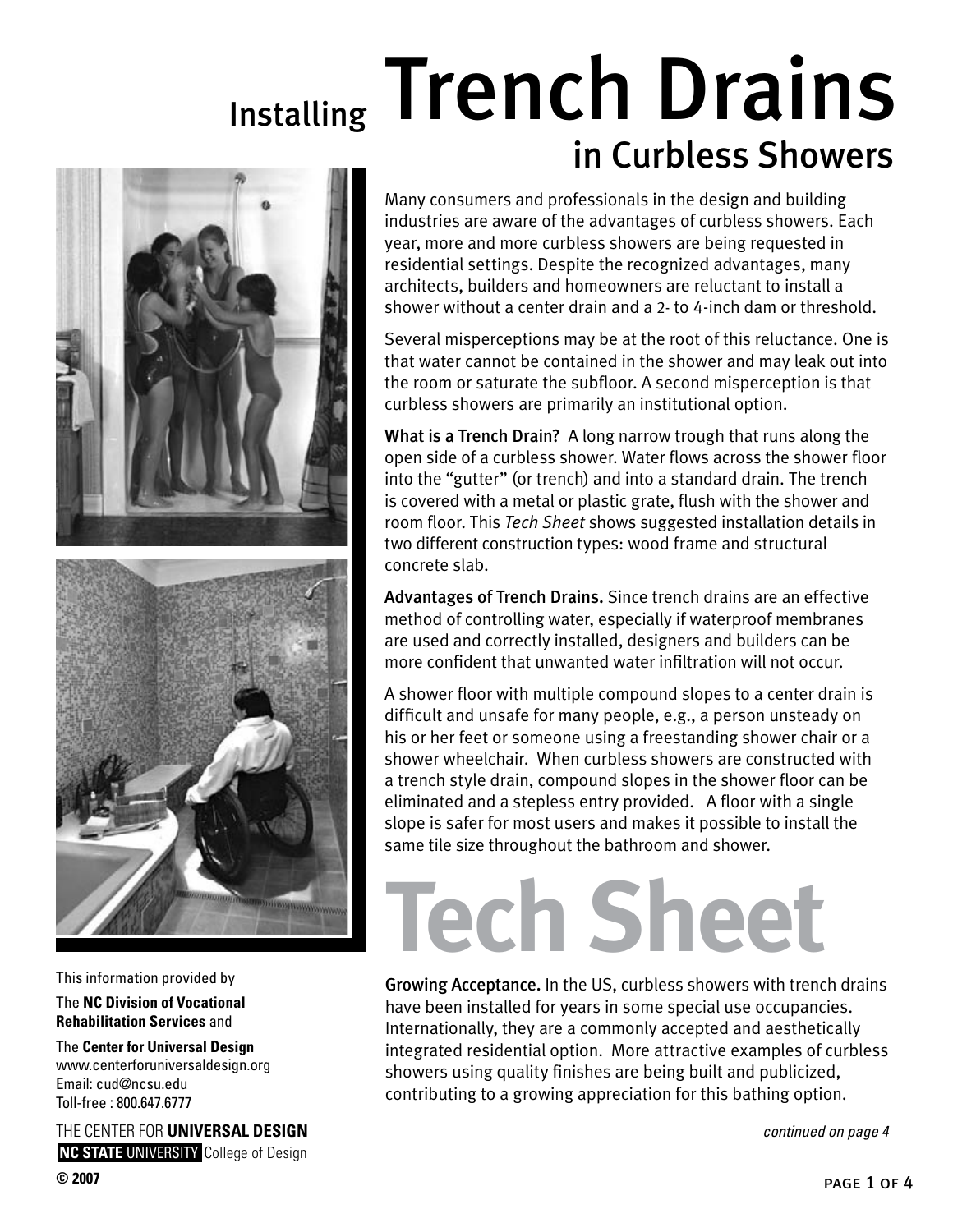

**Suggested Detail: Wood Frame**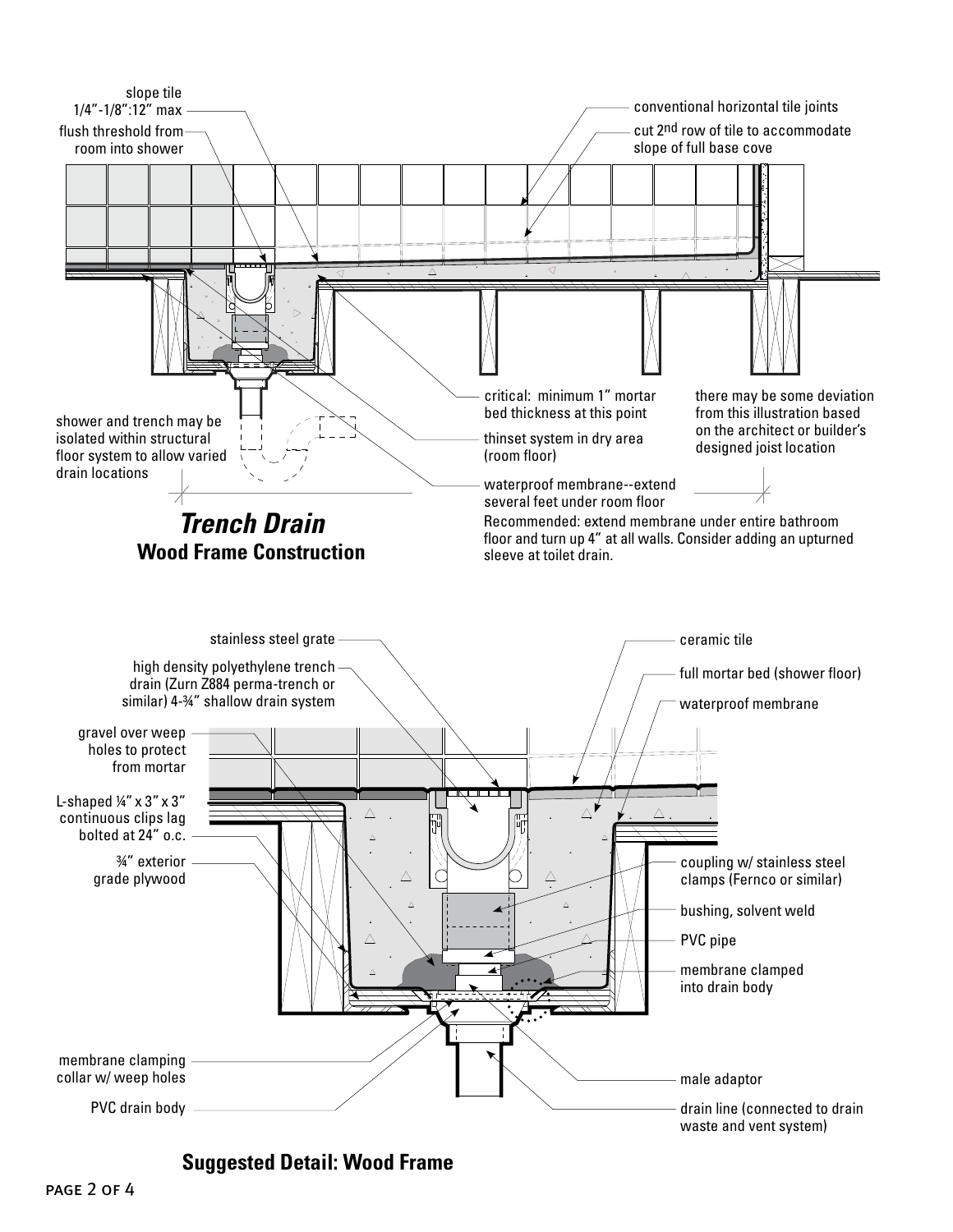

**Suggested Detail: Concrete Slab**